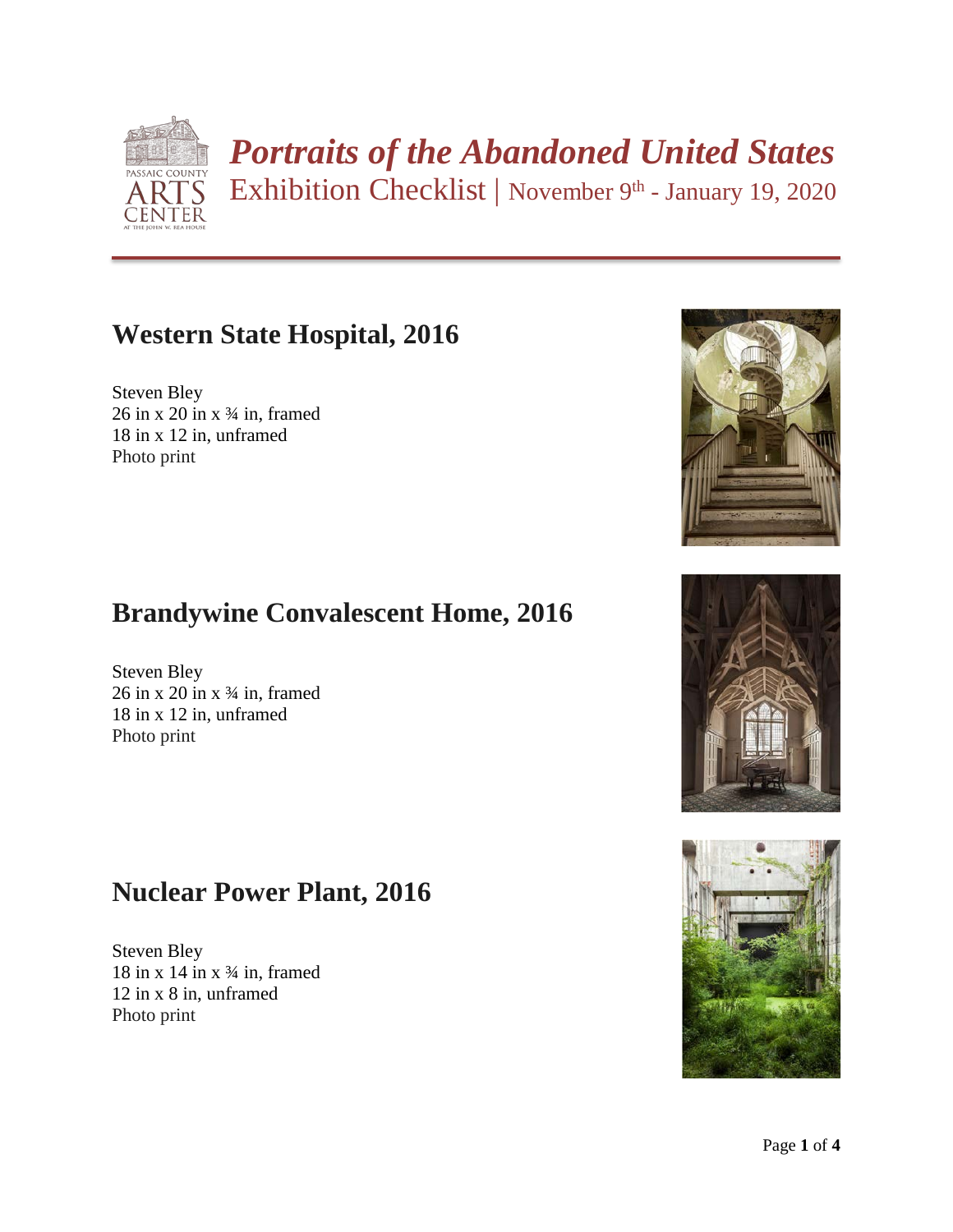## **Tamarack Lodge, 2010**

Steven Bley 30 in x 20 in Photography on aluminum

#### **Wayne Hills Mall, 2019**

Steven Bley 14 in x 18 in x  $\frac{3}{4}$  in, framed 8 in x 12 in, unframed Photo print

# **Craig House Institute, 2016**

Steven Bley  $18$  in x  $14$  in x  $\frac{3}{4}$  in, framed 12 in x 8 in, unframed Photo print

# **Two Guns Rest Stop, 2015**

Steven Bley  $20$  in x  $26$  in x  $\frac{3}{4}$  in, framed 12 in x 18 in, unframed Photo print









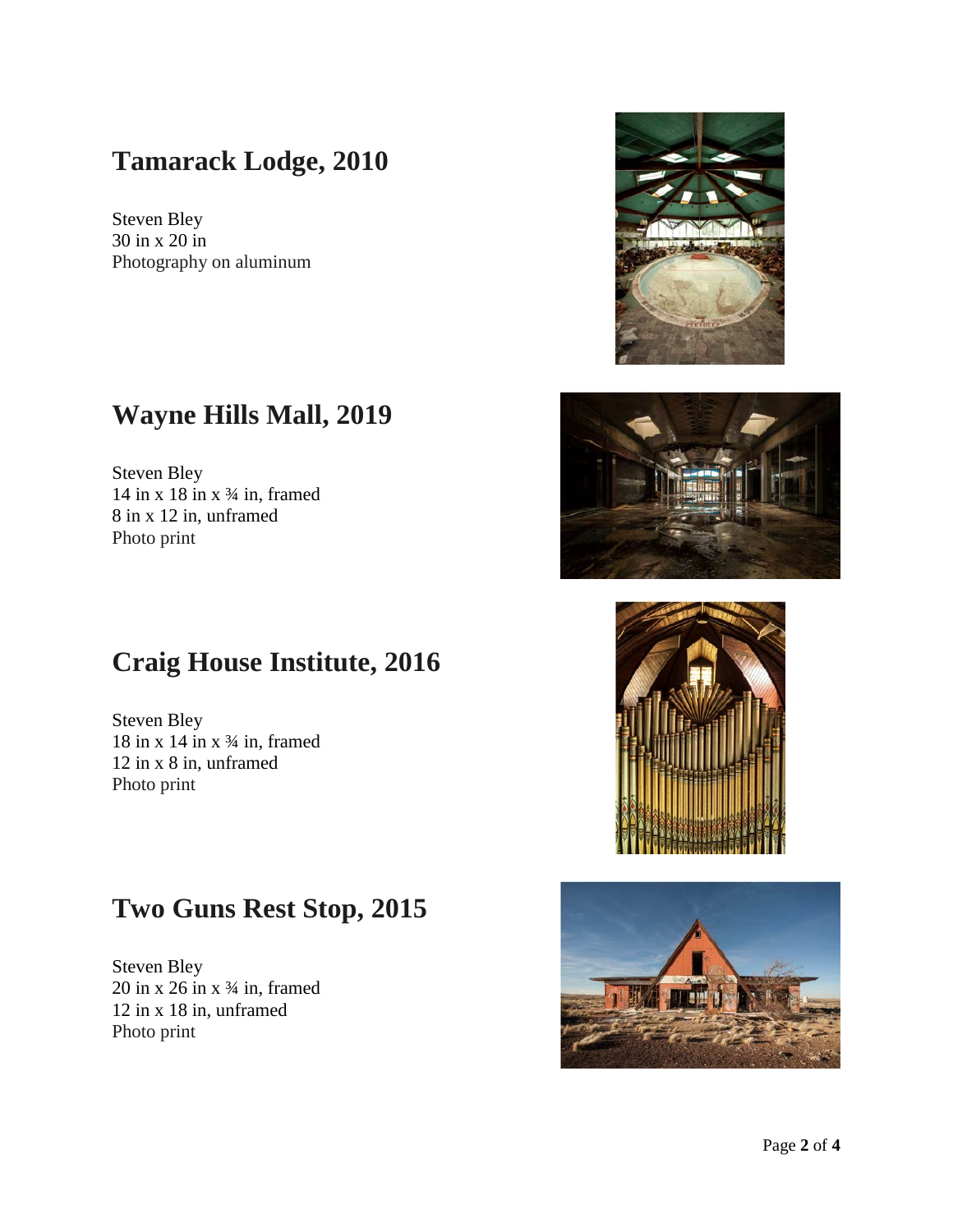#### **The Sattler Theater, 2017**

Steven Bley 20 in x 30 in Photography on aluminum

# **Proctor's Theater, 2015**

Steven Bley  $20$  in x  $26$  in x  $\frac{3}{4}$  in, framed 12 in x 18 in, unframed Photo print

#### **Monticello Manor, 2017**

Steven Bley  $18$  in x  $14$  in x  $\frac{3}{4}$  in, framed 12 in x 8 in, unframed Photo print

# **McMillan Sand Filtration Plant, 2016**

Steven Bley 20 in 30 in Photography on aluminum